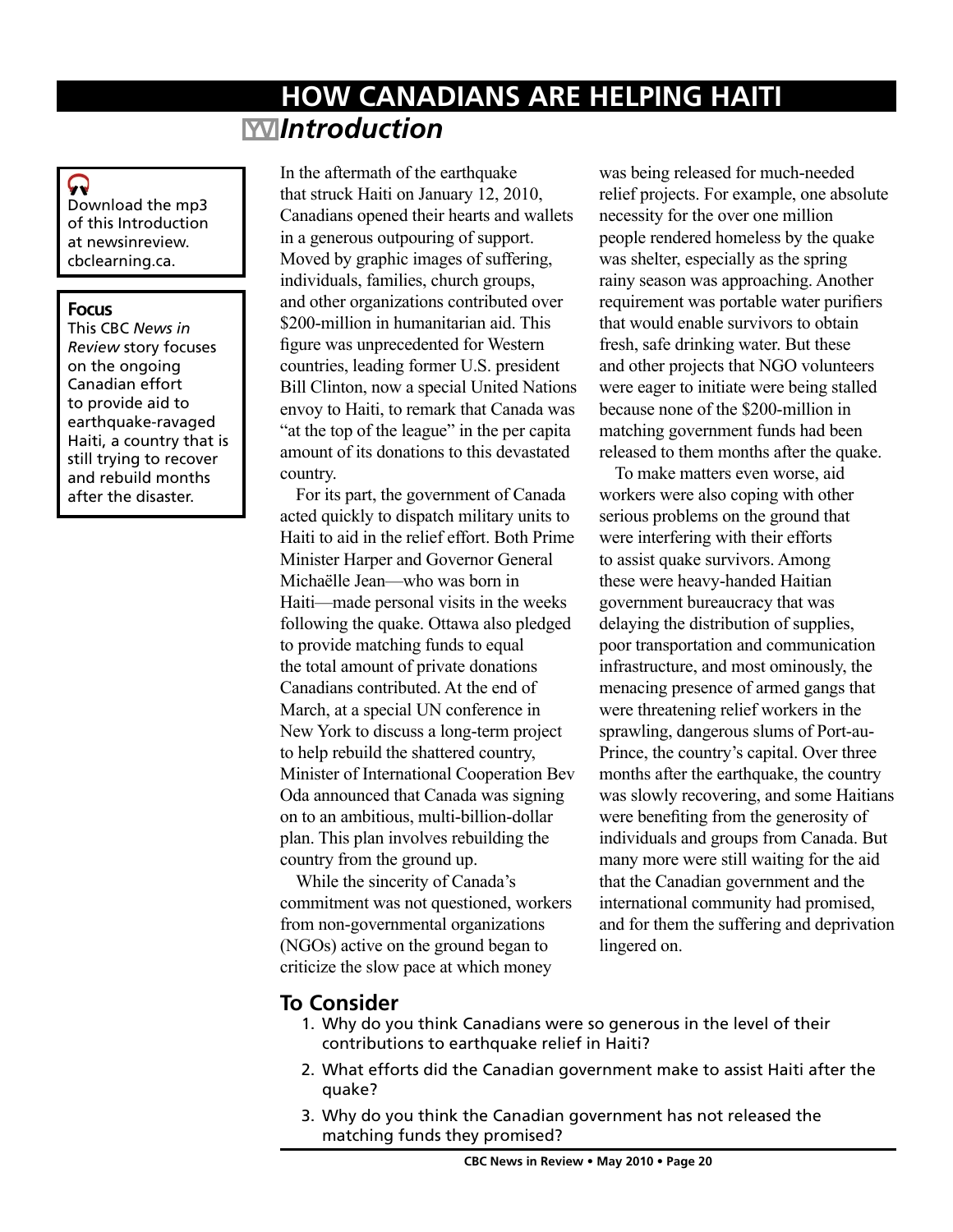# **HOW CANADIANS ARE HELPING HAITI** *Video Review*

**Did you know . . .** Canada's annual foreign-aid budget is approximately \$5-billion.

## **Pre-viewing Activity**

Before you watch the video, discuss the following questions with a partner or in a small group and record your responses.

- 1. What was your reaction to news of the earthquake that struck Haiti in January 2010?
- 2. Did you or anyone you know make a contribution to earthquake relief in Haiti? If so, what form did this contribution take?
- 3. Give examples of some aid organizations with which you are familiar that are involved in relief efforts in Haiti.
- 4. What do you know about the Canadian government's involvement in providing assistance to Haiti after the quake?
- 5. What do you know about conditions in Haiti following the earthquake?

## **Viewing Questions**

\_\_\_\_\_\_\_\_\_\_\_\_\_\_\_\_\_\_\_\_\_\_\_

As you watch the video, respond to the questions in the spaces provided.

1. a) Approximately how many people were killed in the earthquake in Haiti?

b) How many were injured? \_\_\_\_\_\_\_\_\_\_\_\_\_\_\_\_\_\_\_\_\_\_\_

c) How many were left homeless?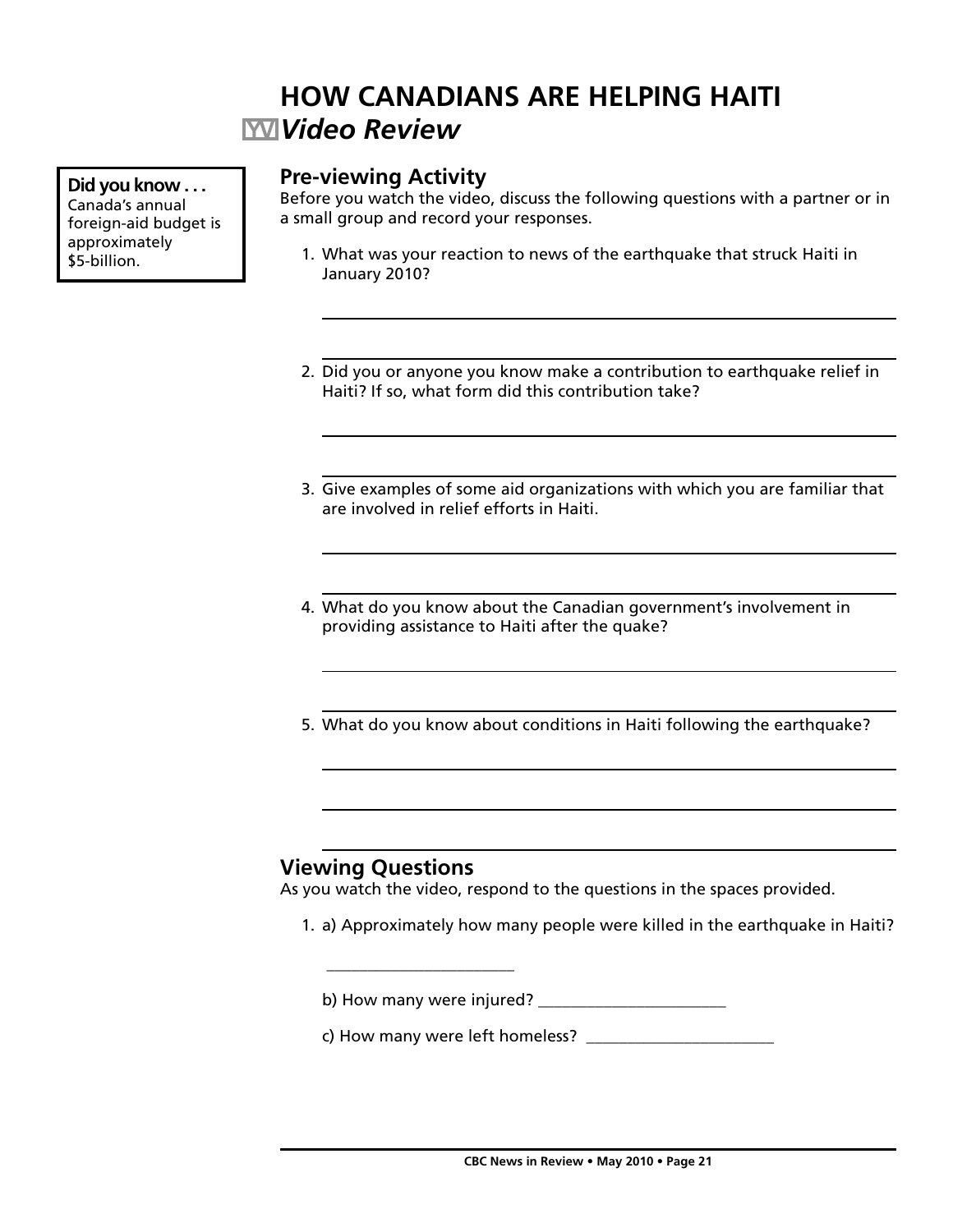- 2. How did individual Canadians, including young people, contribute to earthquake relief in Haiti?
- 3. What steps did the Canadian government take to provide assistance to Haiti after the quake?
- 4. What problems are aid workers like John McEwan and Khurran Nazeer encountering in their efforts to provide tents and water purifiers?
- 5. a) On what relief projects was the Canadian doctor Raul Singh of Global Medic working in Haiti?

b) Why is his organization ending its work there?

- 6. How does Gilles Rivard, Canada's ambassador to Haiti, account for the fact that none of the \$200-million in matching Canadian government funds has been released yet?
- 7. What problems did relief workers encounter when trying to deliver needed tents and other supplies to quake survivors in the countryside and in the city of Port-au-Prince?
- 8. a) What are Carole Coeur, Martine Flokstra, and Nicole Aube of Médecins Sans Frontières doing to assist quake survivors?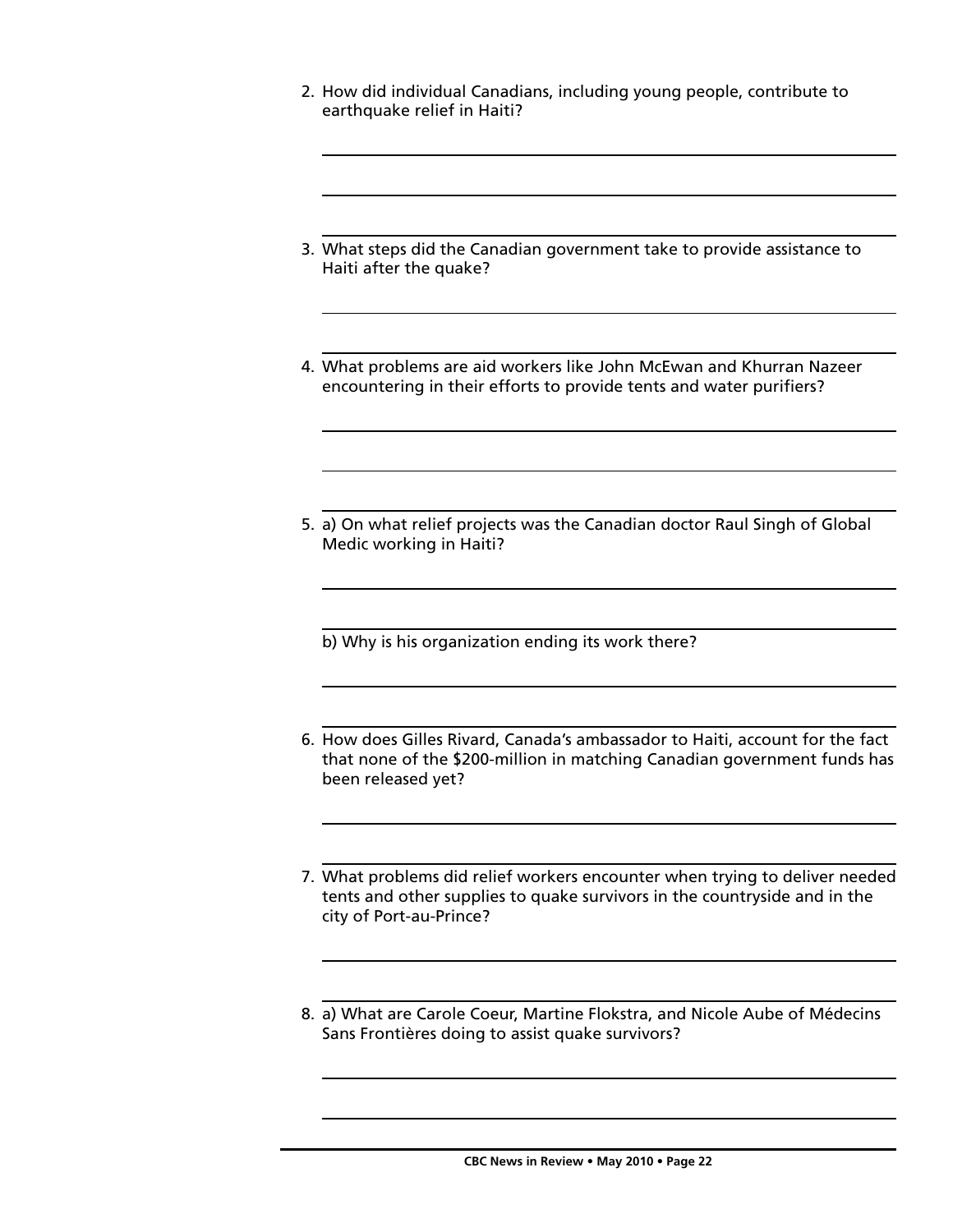b) What challenges are they dealing with in these efforts?

 9. Why is the story of Duncan Dee and Air Canada such a positive example of how emergency aid can be delivered quickly to Haiti?

### **Post-viewing Activity**

After you have watched the video, discuss and respond to the following questions. Your teacher may choose to place you in a small group with other students.

- 1. How would you evaluate the effectiveness of Canada's response to the earthquake in Haiti months after the disaster occurred?
- 2. In your view, what are the most immediate priorities that need to be addressed to help Haiti recover from the quake?
- 3. Do you agree with the criticisms that some NGO workers have made regarding the delay in releasing federal funds for earthquake relief? Why or why not?
- 4. Read the following quote from Dr. Nicole Aube of Médecins Sans Frontières: "This is a broken city. This is a broken country. They are exhausted emotionally when they think about their future. They feel abandoned by their own. They're really thankful that we, the outside world, are here, and they hear that a lot of NGOs have already started to leave, and they fear that they will remain alone and abandoned."

 After watching the video, do you share Aube's assessment of the future facing Haiti's people? Why or why not? Provide specific reasons to support your point of view.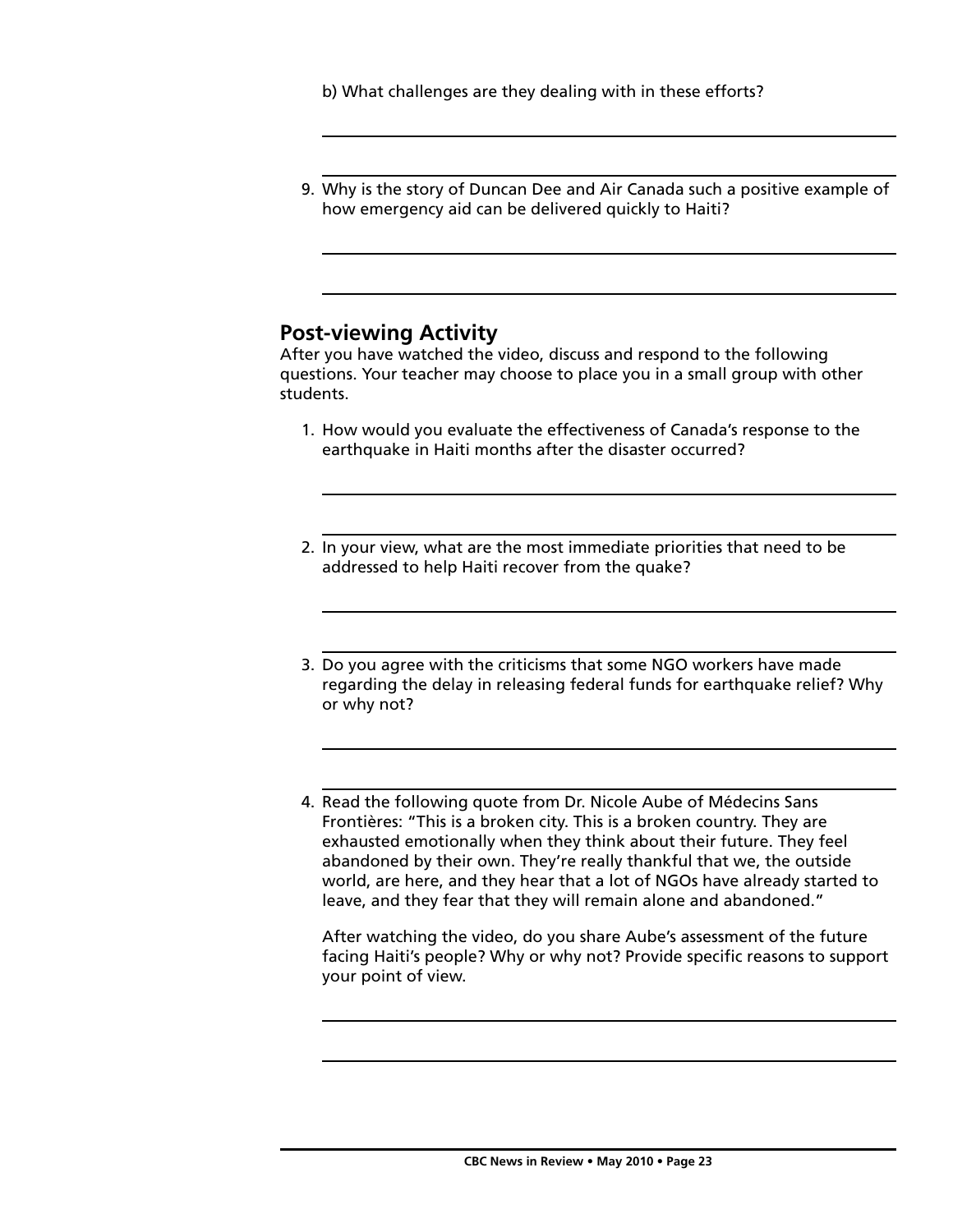# **HOW CANADIANS ARE HELPING HAITI** *Aid to Haiti*

#### **Definition**

Non-governmental organizations, or NGOs, are generally not-for-profit organizations that do not represent government. Most NGOs are social or cultural groups.

## **Focus for Reading**

As you read the following information ask yourself whether or not you agree with the Canadian government's major aid priorities—which currently target the needs of the world's least-developed nations.

#### **Background**

The massive earthquake that struck Haiti on January 12, 2010, focused Canadian and world attention on the desperate plight of this poor Caribbean country. Even before this catastrophe, Haiti was a major recipient of international humanitarian aid, much of it coming from Canada. A large number of nongovernmental organizations (NGOs) were based in the capital, Port-au-Prince, along with a substantial United Nations presence.

UN forces had been deployed to Haiti in early 2004 following the controversial ouster of the country's president, Jean-Bertrand Aristide, to help prevent civil unrest and ensure a peaceful transfer of power. One of the major casualties of the quake was the UN mission's command centre in Port-au-Prince, which was completely destroyed, killing many of its personnel who were trapped inside the building. Ironically, shortly before the quake, former U.S. president Bill Clinton had met with Haitian President René Préval and commended the country on the progress it was making toward political stability and the improvement of its people's standard of living.

Following the quake, the federal government made Haiti an even greater priority for foreign aid. Eighty per cent of the foreign aid given by Canada each year is distributed through the Canadian International Development Agency (CIDA). This agency maintains three main streams of funding: first through multilateral organizations such as the United Nations; then via bilateral

programs that reach a specific country either through its government or a local agency working there; and last, by way of partnerships between CIDA and a Canadian NGO.

Recently the federal government stated that the highest priority areas within its foreign aid strategy are food security, economic development, and help for women and children in developing countries. Food security means the provision of emergency food supplies in areas affected by drought or other natural disasters and long-term agricultural assistance that would enable a country to start producing enough food to meet its own needs. Economic development entails extending micro-loans to developing countries that will help them to start businesses that will create jobs and manufacture products for both the local and export markets. Finally, assistance to women and children became a special concern of Prime Minister Stephen Harper when he called for a major G8 program to specifically address the health conditions of women and their babies in poor countries.

Currently, Canada's foreign aid is primarily targeted to 20 countries world-wide. The federal government has increased the number of recipient countries in the Americas while reducing the number in Africa. Afghanistan is the top recipient of Canadian aid, followed by Haiti. Aid to Haiti is likely to increase both through the government's commitment to match the \$200-million in individual donations contributed following the earthquake and as a result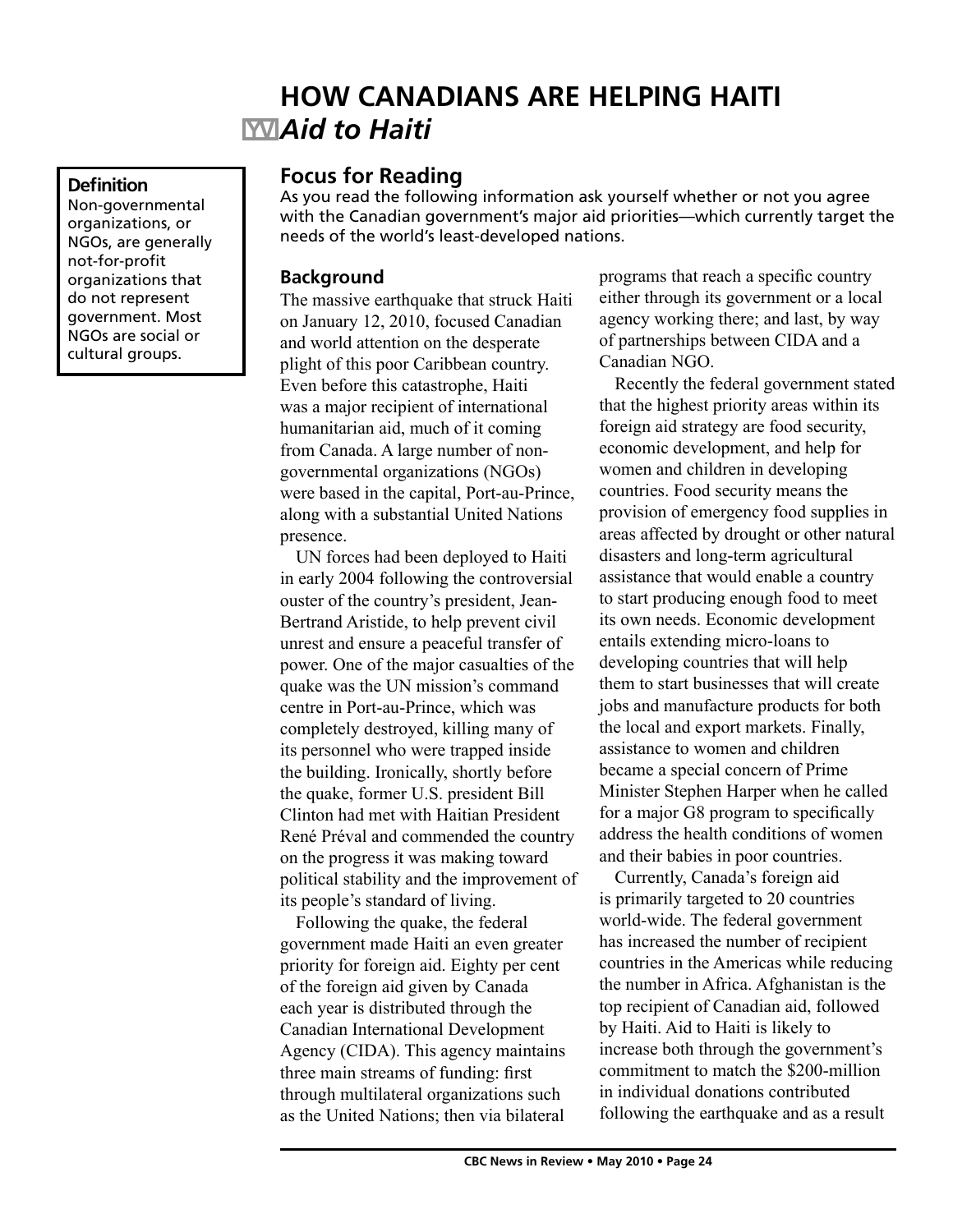#### **Did you know . . .** Creole is one of two officials languages in Haiti; the other is French. A large Haitian-Canadian population lives in Montreal.

#### **Quote**

"The whole world wants to see Haiti seize this important moment and do what it takes to lift Haiti out of misery. The time for tensions and divisions is over." — Governor General Michaëlle Jean, visiting Haiti in 2006 shortly after becoming Canada's governor general (*The Globe and Mail,* March 8, 2010)

of its participation in a multi-billiondollar UN project to rebuild Haiti that may take many years to complete.

## **Canadian Aid in Action: Rebuilding Jacmel**

The coastal city of Jacmel—or Jakmel in Creole—is considered to be Haiti's cultural centre. It is also the ancestral home of Michaëlle Jean, Canada's governor general. Jacmel's historic centre is a treasure trove of artistic and cultural traditions that blend colonial French, African, and Caribbean influences dating back over three centuries. The town figured significantly in the Haitian revolution in the late  $18<sup>th</sup>$  century that saw an army of former slaves drive superior French and British forces from the island. Haiti was declared an independent republic in 1804, the first free non-white state to come into being anywhere in the world.

The earthquake that struck Haiti on January 12, 2010, caused widespread destruction and loss of life in Jacmel. The first tremor occurred at 4:30 p.m., and a severe aftershock about an hour later stopped the clock in the cathedral tower permanently at 5:37 p.m. Zenny Edwin, the town's mayor, stated that between 300 and 500 residents lost their lives in the quake, which also injured another 4 000 of the city's 50 000 inhabitants. About 70 per cent of the houses in Jacmel were totally destroyed. Colonial-era buildings in the town's historic centre, whose ornate balconies were supported by stone pillars, were largely spared, as was the covered market that Belgian craftsmen built in 1895. But the poorer neighbourhoods of Jacmel were not so lucky. Most of these structures were built of concrete blocks and either completely collapsed or sustained irreparable damage in the quake, often killing or severely injuring those unlucky enough to have been

inside them when it struck.

Since the earthquake, Jacmel has become the main focus for Canada's aid programs in Haiti. Even before her emotional visit to her home town in early March 2010, Jean drew attention to the plight of Jacmel and the loss of many of her friends and family members in the disaster. But her much-anticipated arrival on March 9 was a momentous occasion for its beleaguered residents. Jean had visited Jacmel once before, in May 2006, shortly after she assumed the position of governor general. At that time, she expressed the hope that her homeland would overcome its serious problems and one day realize the dreams of its heroic founders.

On her second trip, she focused on Haitian women, without whom, she claimed, no project of relief and reconstruction could succeed. She drew attention to the plight of many Haitian women, usually the mainstays of the family unit, who were facing serious threats to their personal safety from marauding gangs. She appealed to all Haitians to unite and overcome their past differences in order to deal with the urgent task of national rebuilding the earthquake had presented to them. And she promised that she would not forget Jacmel and the rest of her homeland when she returned to Canada and would do whatever she could to pressure the federal government and world bodies such as the United Nations to keep Haiti at the top of their humanitarian aid and reconstruction agendas.

Canada has been instrumental in helping Jacmel recover from the devastation of the earthquake and lay the foundations for a precarious, slow recovery. Shortly after the quake struck the town, Canadian troops arrived and have maintained a major presence ever since, helping to restore the functioning of the airport, clearing rubble from the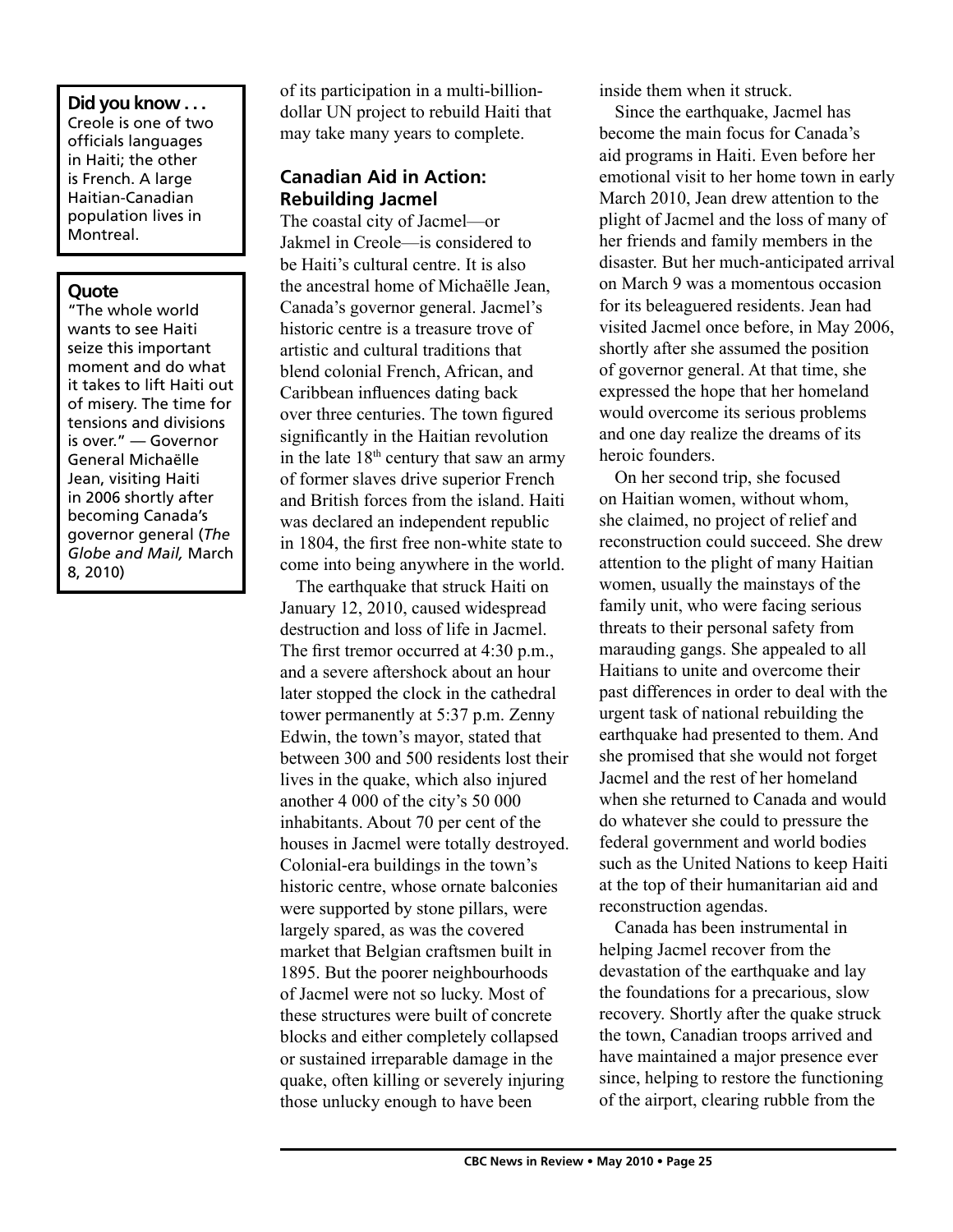streets, and repairing water and sewage systems. Local residents are extremely grateful for the assistance Canada has provided and are quick to point out that no official from the Haitian government even visited the town before Jean's arrival.

Haiti's needs are great, and Jacmel, for all its historical and symbolic significance, is just one town among many in this desperately poor country that is seeking assistance from both national and international bodies.

### **Follow-up**

- 1. Do you agree that Afghanistan and Haiti should be the two main recipients of Canadian foreign aid? Why or why not?
- 2. Do you think that Governor General Michaëlle Jean's visit to Jacmel will have more than just a symbolic significance for the town's earthquakeravaged residents? Why or why not?
- 3. Do you think people are tired of hearing about the devastation in Haiti? Provide reasons for your answer.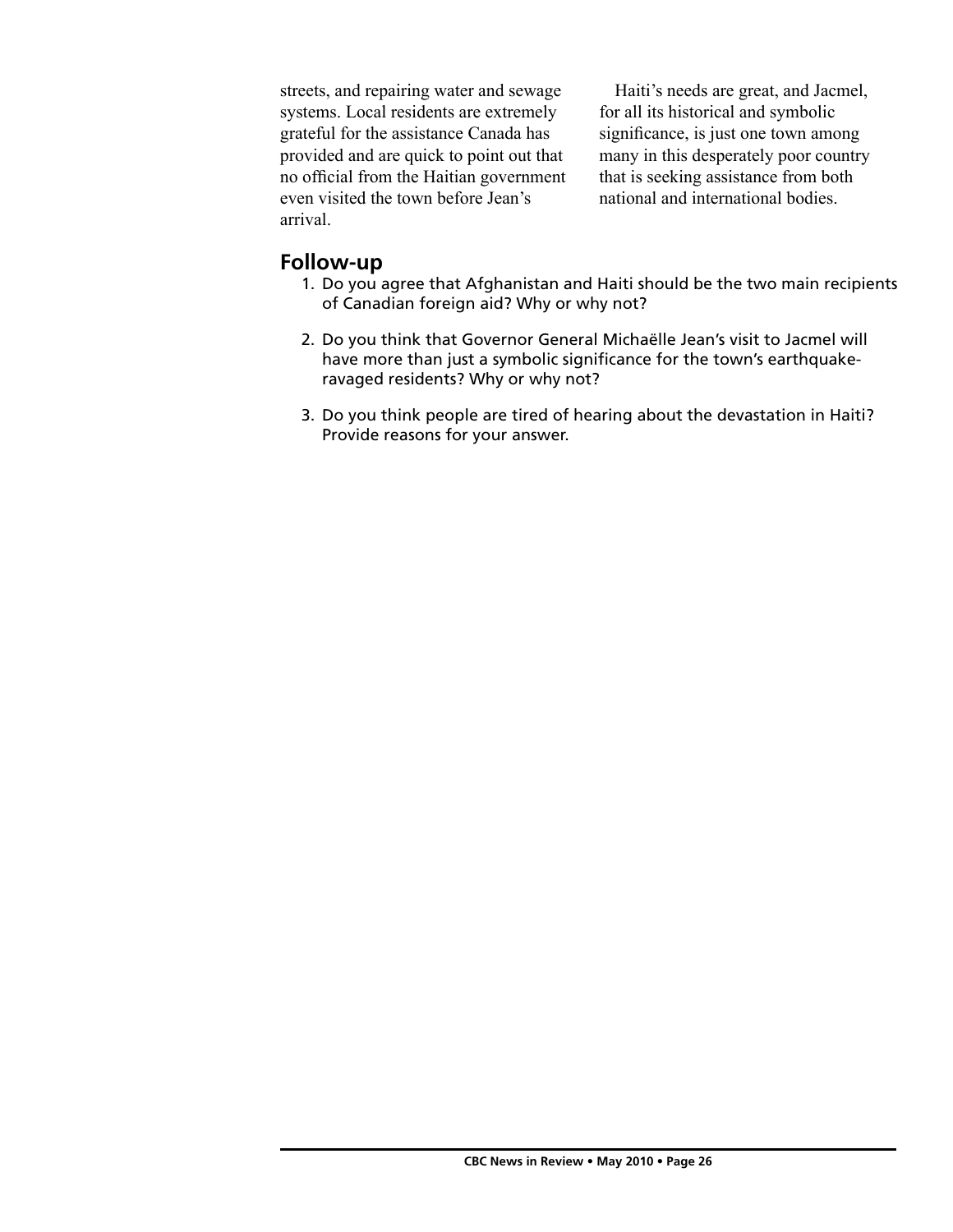# **HOW CANADIANS ARE HELPING HAITI** *Raising and Tracking Money*

#### **In This Guide**

To learn more about the musician K'naan, turn to the story on pages 46-56 in this resource guide.

## **Pre-reading Activity**

With a partner or small group, develop a flow chart or a list of points that describes what you think happens to aid money after someone makes a donation. Be very specific in your answer. Compare your answer with one other pair or small group and make any additions or changes that you feel are necessary. As you read the following information, further update your notes.

#### **Aid Pours In**

Like the Asian tsunami of December 2004, the earthquake in Haiti prompted a remarkable outpouring of donations from Canadians. Almost immediately after the first images of the quake's devastation appeared on television and computer screens across the country, people began to contact a number of charitable organizations that raise money to respond to natural disasters around the world. Among the best-known of these are the Canadian Red Cross (CRC), CARE Canada, OXFAM, Save the Children Canada, World Vision, and Médecins Sans Frontières. Many of these groups were already involved in sponsoring aid programs in Haiti even before the quake, but the disaster vastly increased the amount of money that was flowing into their head offices

Because of greater access to the Internet, a growing number of Canadians now make charitable donations online instead of by mail or telephone. In the days immediately following the Haiti earthquake, the response was so great that some of the Web sites of charitable organizations—Médecins Sans Frontières, for example—crashed because of the high volume of hits. By mid-February 2010, about a month after the quake struck, Canadians had donated a total of \$113-million to various organizations participating in the Haiti relief effort. The federal government pledged to match this amount with an equivalent grant. By late March, total

donations had topped \$220-million.

The Canadian Red Cross alone had raised \$122-million for its Haiti Earthquake Fund by mid-April 2010 and had already spent about one-third of this amount for emergency relief efforts in areas devastated by the quake. According to Conrad Sauvé, CEO of the CRC, one of the organization's top priorities was providing tents for tens of thousands of homeless people in the quake zone. The CRC was also helping to construct more permanent shelters for them.

Individual Canadians were also doing what they could to assist Haiti. Some of the country's top recording artists, including Avril Lavigne, Nelly Furtado, and Drake, collaborated on a remixed version of K'naan's song "Wavin' Flag," donating proceeds from digital sales to Free the Children, War Child Canada, and World Vision to be used for Haiti relief projects for children. A group of people in the Ontario city of Markham organized three fundraising events, including an Asian-inspired dinner, a "taste of Broadway" concert, and a gala dance reception that pledged to raise \$250 000 to help rebuild part of Portau-Prince. This ambitious project was dubbed the "Markham miracle." Eighty schools in the Hamilton, Ontario, area, along with local police, hospital staff, and others, raised \$218 632 in a oneweek fundraising drive called "Project Concern," to help rebuild the St. Joseph's Home for Boys, an orphanage in Haiti that was completely destroyed in the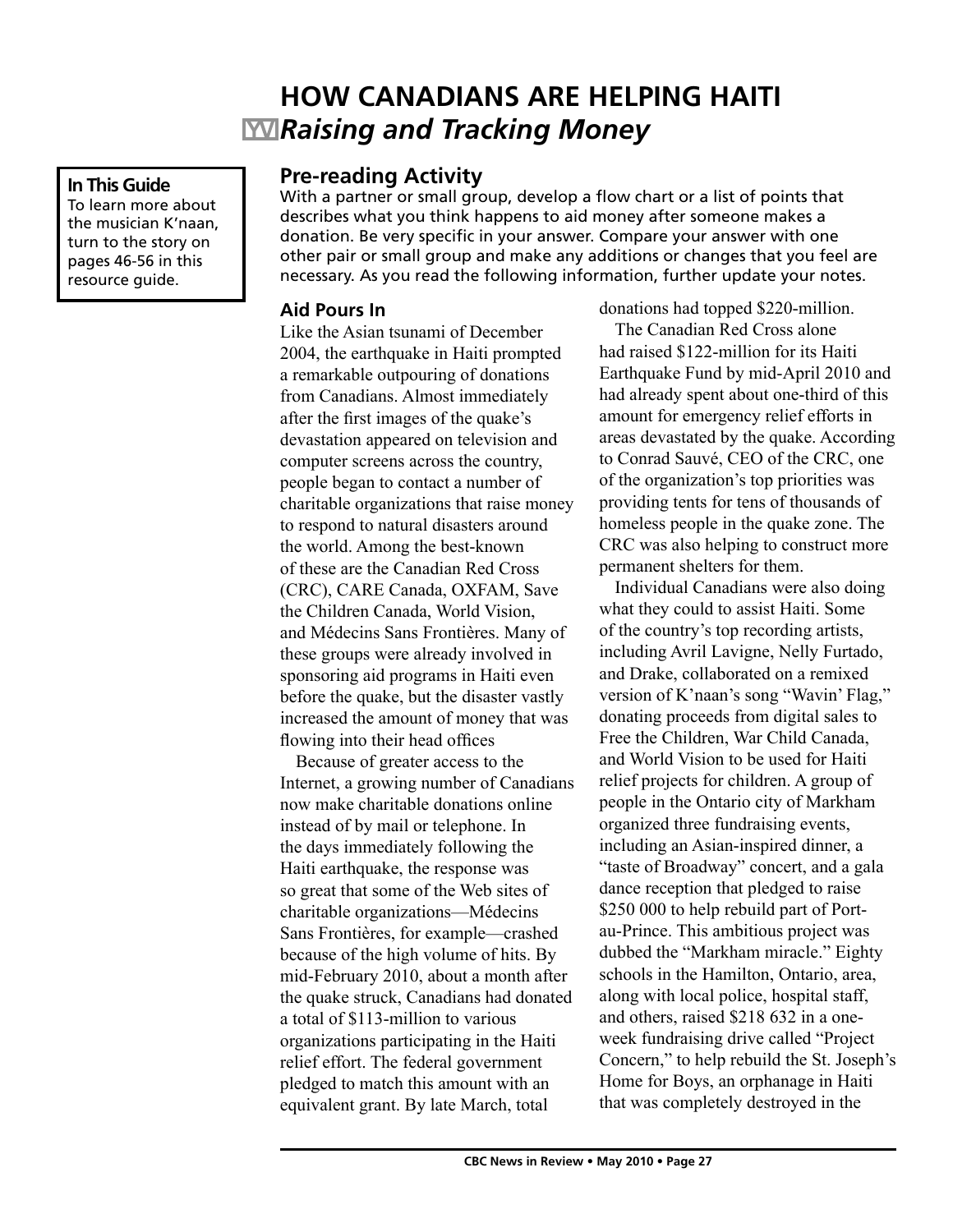## **Did you know . . .**

One of the reasons that aid is not delivered quickly to those who need it is that all of the disaster relief agencies on site have to fight over the same trucks and vehicles within the disaster area. Transportation infrastructure is one of the key issues in providing disaster relief.

#### **Did you know . . .**

Haitian banks were shut down for an entire month following the quake. Because of that, it was very difficult for money to be transferred from Canadian banks to partners operating on the ground.

quake. These are just some of the many examples of Canadians who were doing what they could to help Haiti.

### **Where Does the Money Go?**

As Canadians continued to donate vast sums of money for Haitian earthquake relief projects, there were growing concerns that the funds were not actually reaching those in need of assistance. Some of the money is used to cover the administrative costs of charities for items such as advertising, staffing call-centres, and maintaining Web sites. While some organizations, such as Plan International Canada, Adventist Development, and Relief Agency Canada, were committed to using every cent they received in donations to fund their Haiti operations, other larger charities admitted that they retained between eight and 10 per cent of total donations to cover administrative costs.

Once the money arrived in Haiti, there was still no certainty that all or even most of it would be spent on emergency food and water supplies, shelter, or medical equipment and assistance. A great amount would be needed just to provide logistical support to deliver the aid to where it was needed. For example, it costs as much as \$2 000 per day to hire a truck to bring safe drinking water from the Dominican Republic to Haiti, a trip that could take many days through difficult terrain over shattered roads. According to Jane Connolly, director of programs for the International Development and Relief Foundation, "the necessity for the money really is in the transportation because everybody is squabbling over trucks and drivers. That's just one of the supply chain issues you get with disasters."

In the aftermath of the quake, some aid agencies began to shift their priorities from emergency assistance to longer-term reconstruction efforts.

CARE Canada, Oxfam, and Save the Children planned to dedicate some of the over \$10-million it raised for multiyear reconstruction projects, including rebuilding homes, schools, and other facilities. But others, including World Vision, continued to make meeting the short-term needs such as shelter and non-food items like hygiene kits a major focus for its spending. Before that, supplies had to be moved directly into Haiti, which took time due to the severe congestion at the country's only international airport and the almost total destruction of the port facilities in Portau-Prince.

After the Asian tsunami of December 2004, some Canadian donors were angry to learn that prominent aid groups had not been able to deliver the funds donated to those most in need of help. Instead, they had been used to finance other projects or, in the worst cases, had disappeared into the pockets of corrupt local partners in reconstruction efforts. According to Rosemary McCarney, president and CEO of Plan Canada, "when you give to an organization, you should be able to hold their feet to the fire in terms of accounting for the funds that have been given" ("Haiti: Where is your money going?" Canadian Press, February 7, 2010). While acknowledging that many large aid organizations had implemented tighter accountability measures after the tsunami, others were still not operating as transparently as they could. In her view, the best way that Canadians could ensure that their charitable donations are actually ending up helping those in need of them is to contribute to groups that were already operating in Haiti even before the earthquake. "You have to ask what is the aid group's capacity to work in the emergency," she stated. "Have they got long roots in the country where they actually know how to be effective?"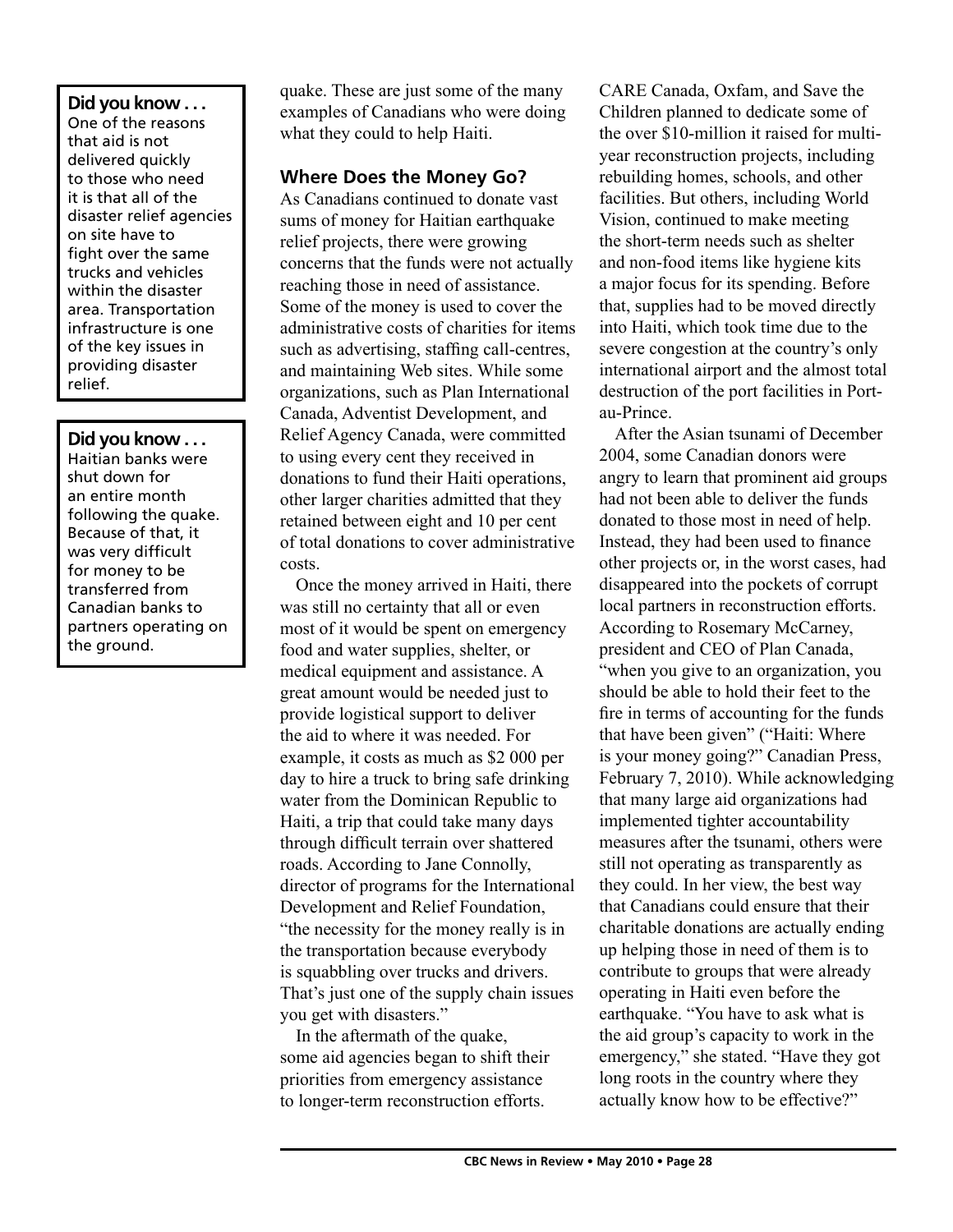A CBC investigation focusing on the operations of the Canadian Red Cross (CRC) in the tsunami-devastated Aceh region in Indonesia has raised some disturbing questions regarding how reconstruction projects are administered in remote areas stricken by major natural disasters. According to Virgil Grandfield, a former CRC employee, hundreds of construction workers imported from other parts of the country to build new houses for tsunami survivors found themselves at the mercy of unscrupulous *mandurs*, or subcontractors, who refused to pay them for long periods of time. Instead, the subcontractors pocketed money targeted for reconstruction efforts for their own uses.

Grandfield claims that even though CRC officials in Canada were aware that this was happening, they did nothing to halt these abuses. Since leaving the CRC in disgust, Grandfield has dedicated his time and energy to tracking down former construction workers scattered across Indonesia in order to prove his allegations. And while the CRC is now promising that it will investigate Grandfield's charges and will compensate the workers for their withheld wages, he still feels that more could be done. He urges that the CRC should "recognize that it happened, and apologize for it . . . The CRC was rolling in money when this was happening" ("Stolen Aid," CBC documentary, 2010).

### **Analysis**

- 1. Review the notes you made during the pre-reading activity. How accurate was your information? Did you learn anything in this section that surprised you?
- 2. What fundraising efforts for Haiti earthquake relief taking place in your own school or local community were you aware of? Did you or your friends/family/classmates participate in any of them? Why or why not?
- 3. Do you think that aid organizations in Haiti should shift their focus from short-term emergency assistance to longer-term reconstruction efforts in the aftermath of the earthquake? Why or why not?
- 4. Are you concerned that the money you may donate to a charitable organization may not reach those in need of it? Why or why not?
- 5. Has the information presented in the CBC documentary *Stolen Aid* affected your view of the CRC as a reputable aid organization? Why or why not?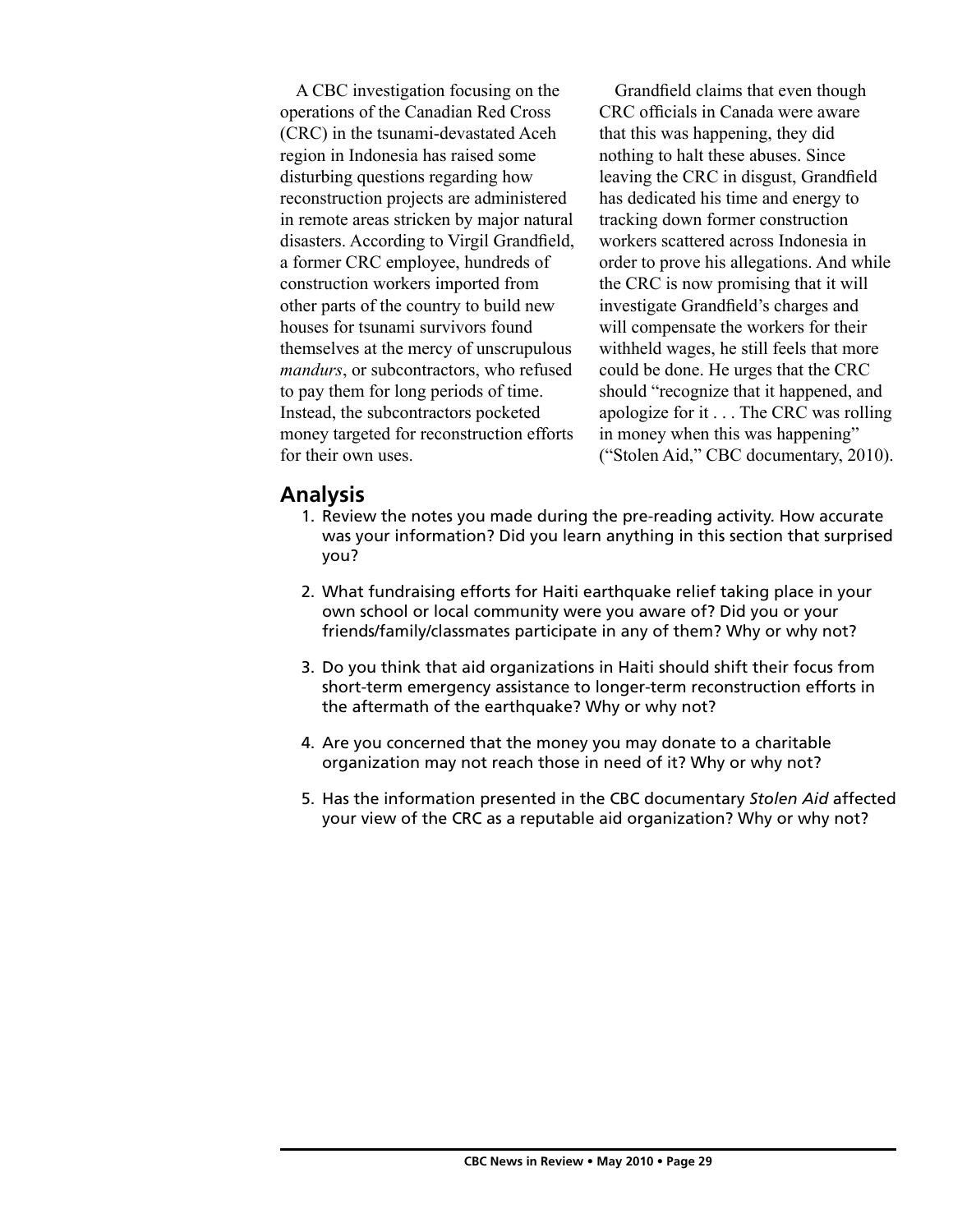# **HOW CANADIANS ARE HELPING HAITI** *Personal Stories*

#### **Quote**

"I'm learning just how complex our work here is, and how dedicated the Red Cross is to ensuring that each and every donor dollar is used to help our beneficiaries in the best ways possible." — Cheryl Kelly, CRC aid worker ("Stories from the Field," [www.redcross.](http://www.redcross.ca/haitia2010/red-cross-response/) [ca/haitia2010/red](http://www.redcross.ca/haitia2010/red-cross-response/)[cross-response/\)](http://www.redcross.ca/haitia2010/red-cross-response/)

## **Focus for Reading**

The following material tells the personal stories of a few Canadians who are helping in Haiti. As you read the stories, think about what they are doing, why they are there, and how their experiences have affected them.

Chiran Livera is working as part of the Canadian Red Cross (CRC) relief effort in Haiti. Livera, who first joined the CRC as a youth volunteer in 2004, is part of the emergency response team based in Jacmel. He is trained in humanitarian relief management and has a background in international law, armed conflict, and global citizenship. His main priority for his three-month stint in Haiti is to assist with shelter assessment projects and the distribution of basic relief items.

On arriving in Jacmel, Livera was struck by the sheer scope of the disaster, but also impressed by the resiliency, dedication, and professionalism of local volunteers from the Haitian branch of the Red Cross. He recognized that quake survivors in this region needed emergency shelter in the form of tents, but also more long-term temporary accommodation, which he was responsible for designing and presenting to local officials and future inhabitants. After supervising the distribution of emergency items like blankets, kitchen sets, tarpaulins, and hygiene kits to about 25 000 people, Livera's efforts shifted to the transitional shelter program, whose goal was to design, build, and house homeless people in structures that would withstand heavy rains and hurricanes and last for as long as four or five years.

During his stint in Haiti, Livera also had the opportunity to travel outside Jacmel to remote rural areas that had received little, if any, outside assistance weeks after the earthquake struck. He was impressed with the sheer physical beauty of these mountainous regions, but also found that

residents faced serious problems—even before the quake—such as no electricity and limited access to transportation to ship the crops they grew to market.

He tells of a passionate grandfather who refused to take his family to a displaced persons camp in Port-au-Prince even though his house had been destroyed, because the only life he knew was in the mountains. He used the tarpaulins the CRC provided to set up a temporary shelter for his large family and also benefited from the hygiene kits and mosquito nets it distributed to local residents.

Back in Jacmel, Livera came to know a number of Haitian Red Cross volunteers well as he worked alongside them. One of them was Michelle Guardina, a 22 year-old student and Jacmel native who showed an innate talent for leadership and motivating others. From his contact with local people, he believes that something positive may arise in Haiti out of this calamity. In his words, "this idea of neighbours helping strangers and communities coming together to identify solutions to challenges is apparent in what I have seen in Haiti. Often out of a tragedy, a sense of community spirit and resilience can emerge, and Haiti is no exception" ("Stories from the Field," [www.redcross.ca/haitia2010/red-cross](http://www.redcross.ca/haitia2010/red-cross-response/)[response/](http://www.redcross.ca/haitia2010/red-cross-response/)).

CRC worker Cheryl Kelly was both proud and nervous as she boarded the airplane for Port-au-Prince about two months after the earthquake struck. She wondered if she would be able to cope with the demands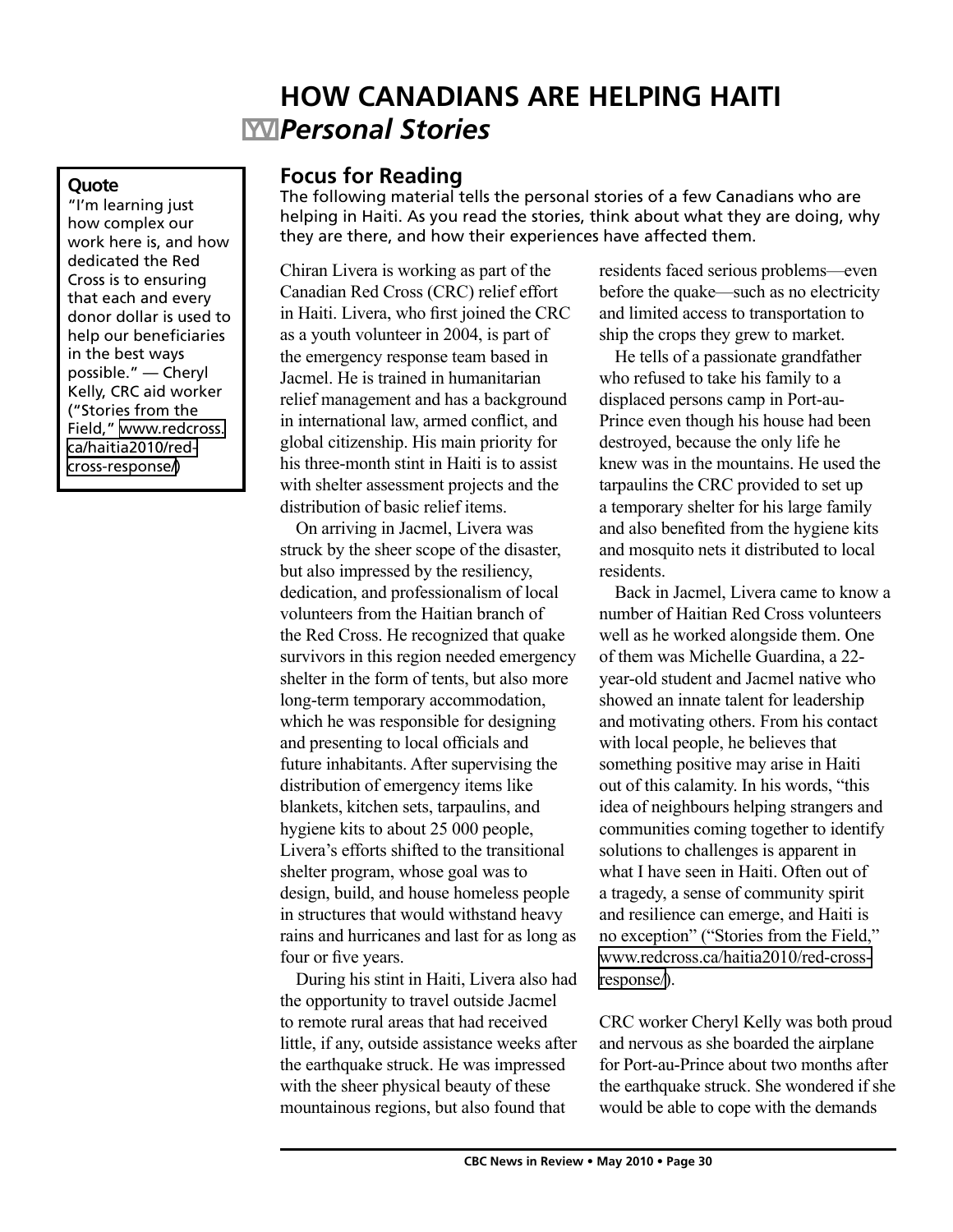#### **Quote**

"What you see here will remain in your hard drive for the rest of your life. If you don't have a filing system to lock it away, you are in trouble." — Ben Zakous ("Horrors of Haiti take their toll," *Toronto Star,* February 7, 2010)

and deal with the horror and devastation she was certain to encounter on the ground in Haiti. But the presence of so many Red Cross workers from around the world, along with the strength and commitment of local Haitian volunteers, soon buoyed her spirits. She was especially struck by a young woman she interviewed for an administrative position with the CRC team. This person was about to graduate from college when the building where student records were filed was totally levelled in the quake. She now had no proof that she had indeed graduated, but this did not deter her from offering her services to the Red Cross team.

Although her days start at 5:30 a.m. and often do not finish until long after nightfall, Cheryl Kelly is enjoying every minute of her assignment in Haiti.

Magalie Bien-Aimé is a 44-year-old nurse of Haitian background from Montreal who had both personal and professional reasons for volunteering her services for Haiti following the earthquake. Moved by the scenes of suffering and devastation she witnessed on television, she wanted to help. But she was also anxious to find her older brother—whom she had not seen in 10 years—who had disappeared in the rubble of his Port-au-Prince home, leaving behind a 13-year-old son.

*Toronto Star* reporter Brett Popplewell met her on the plane trip to Haiti less than two weeks after the quake. At that time she expressed the doubts she had about being able to withstand the pressures she was about to encounter. She agreed to meet Popplewell again.

While covering the earthquake for his newspaper, Popplewell met with a number of international volunteers who told of the severe stress they were under while working in Haiti. Some found the horrors they encountered so overwhelming that they had to leave the country mere days after their arrival. For those who stayed, the images of amputated limbs, mangled bodies, and traumatized children will remain in their memories for life.

About two weeks after his arrival, Popplewell was visiting the University of Miami's field hospital near the airport, where he learned there was a severe shortage of nurses. Upon informing the hospital director that he was a Canadian journalist, Popplewell was led to some small tents where Canadian nurses were staying. There he met Magalie Bien-Aimé again, chain-smoking and exhausted from stress and an inability to sleep.

She told him that while she had been able to find her nephew, who was safe with another aunt, and had spent a short visit with him, she had received no news about her brother, who she presumed was dead. Emotionally drained by her experience in Haiti, she was eager to return to Canada. As she told Popplewell, "there are so many orphans and amputees here. You try to help someone and they scream. You leave them alone and they scream. Others have no feeling. They don't respond. They just sit there. I haven't seen any coffins yet but, at night, I dream about them. I don't want to stay any longer. I need to decompress. I need out" ("Horrors of Haiti take their toll," *Toronto Star*, February 7, 2010).

### **Follow-up**

- 1. Identify the similarities and differences between the experiences of Chiran Livera, Cheryl Kelly, and Magalie Bien-Aimé. How would you account for these differences?
- 2. Do you think it requires a special kind of person to work in a disaster zone like post-earthquake Haiti? What qualities do you think such a person should possess before he or she embarks on such an assignment? Do you think you could or would want to be such a person? Why or why not?